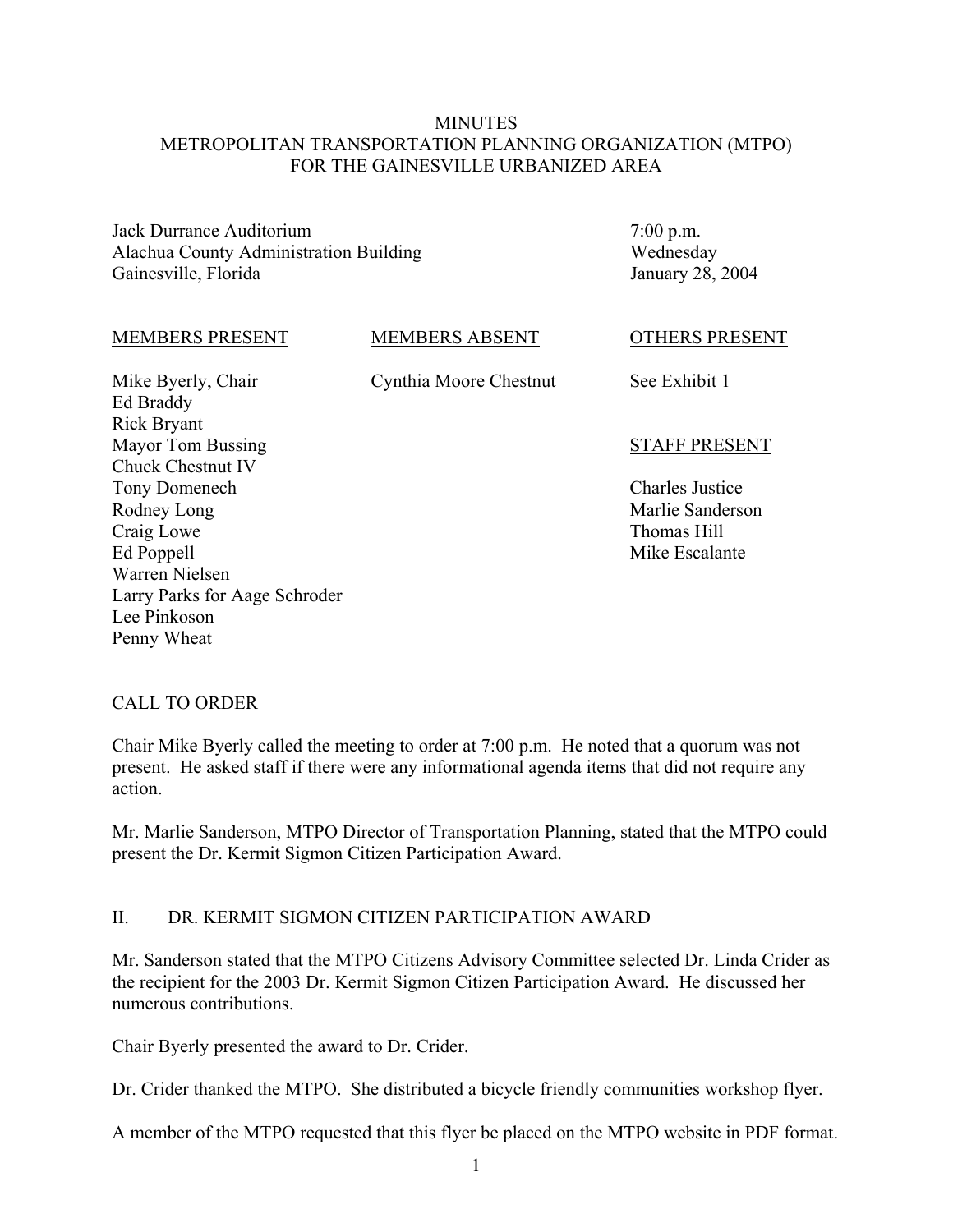Mr. Ed Poppell, University of Florida Vice President for Administrative Affairs, commended and thanked Dr. Crider for her contributions to the University community.

## III. CITIZENS ADVISORY COMMITTEE (CAC) VACANT POSITIONS

Mr. Sanderson stated that the MTPO needs to fill seven vacant positions on its CAC. He said that five positions have a term of office through December, 2006, one position has a term of office through December, 2004 and one position has a term of office through December, 2005. He noted that five appointments are due to term expirations, one appointment is due to CAC attendance policy violation and one is due to a CAC member resignation.

The following applicants spoke concerning why they wanted to be appointed to the CAC:

| <b>Sheryl Connor</b> | Sharon Hawkey     | Tom Collett      | Sven Hanson      |
|----------------------|-------------------|------------------|------------------|
| <b>Ruth Steiner</b>  | <b>Bob Reller</b> | Richard Fletcher | Jim Stringfellow |

Chair Byerly noted that a quorum was present.

# I. APPROVAL OF THE MEETING AGENDA AND CONSENT AGENDA

Chair Byerly stated that approval of the updated MTPO Public Involvement Plan (PIP) was on the Consent Agenda and asked if anyone present wanted to speak concerning the PIP, and if so, it would be moved to the regular meeting agenda. No one stated that they wanted to discuss the PIP.

Mr. Sanderson reported that the Honorable Jeb Bush, Governor of the State of Florida, approved the MTPO membership apportionment plan and boundary map. He noted that this will result in the MTPO expanding to add a nonvoting Rural Advisor that will be selected by the Alachua County League of Cities. He asked the MTPO to approve the consent agenda amended to add as CA.7 Resolution 04-2 Archer Road Charrette and CA.8 Resolution 04-3 Gainesville Long Range Transportation Plan and meeting agenda. He noted that these resolutions are for reimbursement agreements between the Florida Department of Transportation (FDOT) and the MTPO.

**ACTION: Commissioner Domenech moved to approve the consent agenda amended to add CA.7 Resolution 04-2 Archer Road Charrette and CA.8 Resolution 04-3 Gainesville Long Range Transportation Plan and the meeting agenda. Commissioner Lowe seconded; motion passed unanimously.**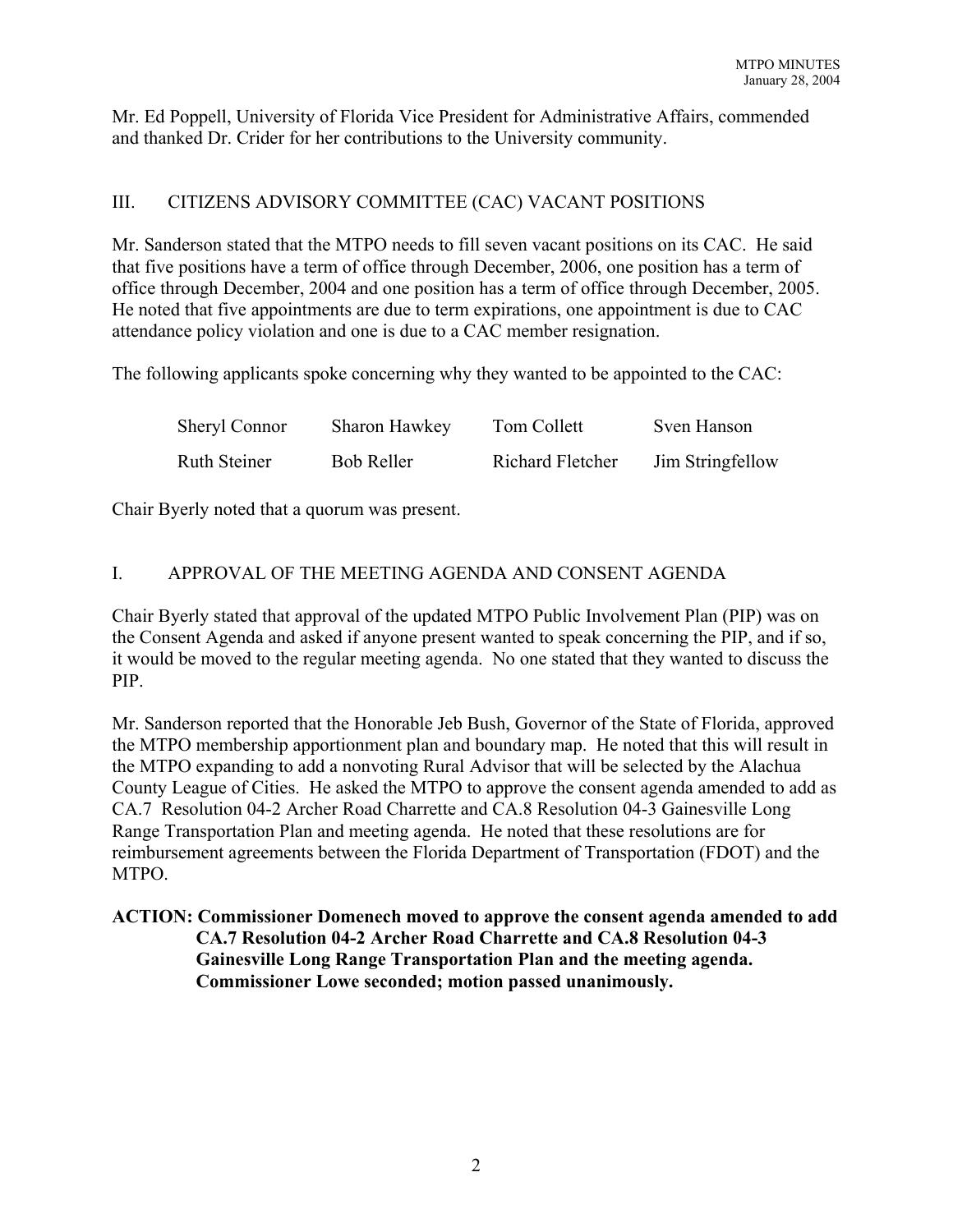### III. CITIZENS ADVISORY COMMITTEE (CAC) VACANT POSITIONS (Continued)

The MTPO conducted a rollcall vote on the candidates.

Mr. Sanderson suggested that the MTPO proceed to the next agenda item while MTPO staff tallied the CAC votes.

### IV. MTPO AUDIT REVIEW COMMITTEE

Mr. Sanderson requested that the MTPO appoint two members to an Audit Review Committee. He noted that the MTPO Secretary/Treasurer traditionally chairs this committee.

## **ACTION: Commissioner Braddy moved to appoint Commissioner Long and Commissioner Lowe to the MTPO Audit Review Committee and to have Commissioner Long serve as Committee Chair. Commissioner Nielsen seconded; motion passed unanimously.**

III. CITIZENS ADVISORY COMMITTEE (CAC) VACANT POSITIONS (Continued)

Mr. Sanderson reported the rollcall vote results. He noted that there was a tie for  $7<sup>th</sup>$  place between Mr. Fletcher and Ms. Hawkey.

## **ACTION: Commissioner Braddy moved to include Richard Fletcher as one of the seven selected candidates for appointment to the Citizens Advisory Committee since he is an incumbent. Commissioner Pinkoson seconded.**

## **1ST SUBSTITUTE ACTION:**

**Mayor Bussing moved to have a rollcall vote regarding the appointment to the Citizens Advisory Committee between Richard Fletcher and Sharon Hawkey. Commissioner Bryant seconded.**

Mr. Robert Reller withdrew his application.

# **2ND SUBSTITUTE ACTION:**

**Commissioner Domenech moved to have a rollcall vote regarding the appointment to the Citizens Advisory Committee among Richard Fletcher, Sven Hanson, Sharon Hawkey and Jack Varnon. Mayor Bussing seconded; motion passed 9 to 1.**

The MTPO conducted a rollcall vote on the candidates.

Mr. Sanderson reported that the vote was a tie between Mr. Fletcher and Ms. Hawkey.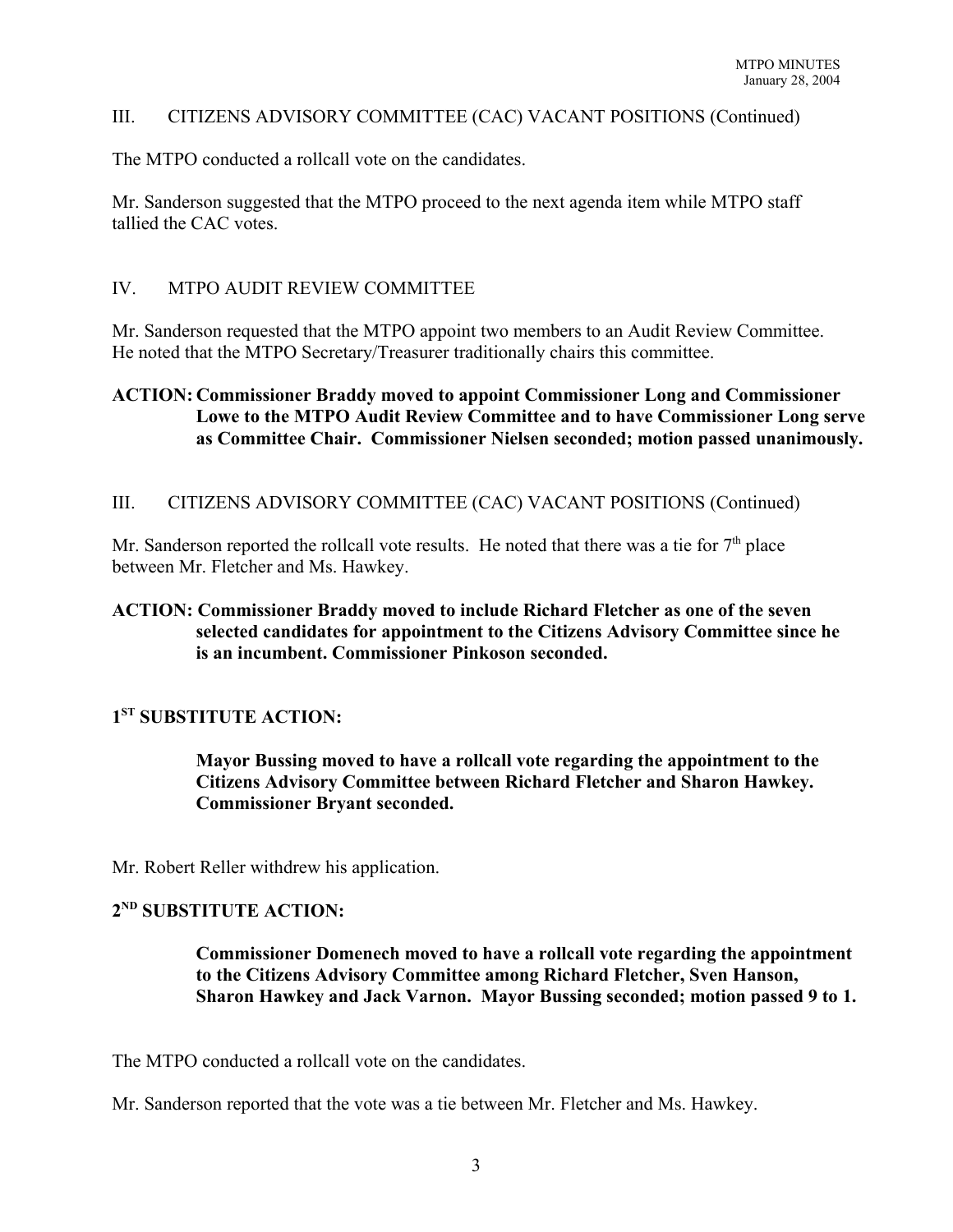## **ACTION: Commissioner Domenech moved to have another rollcall vote regarding the appointment to the Citizens Advisory Committee among Richard Fletcher, Sven Hanson, Sharon Hawkey and Jack Varnon. Commissioner Lowe seconded; motion passed 9 to 1.**

The MTPO conducted a rollcall vote on the candidates. Mr. Sanderson reported that Ms. Hawkey received the most votes.

## **ACTION: Commissioner Domenech moved to:**

- **1. appoint Tom Collett, Sheryl Conner, Ruth Steiner, James Stringfellow and David Welch to the CAC for a term through December, 2006;**
- **2. reappoint Anthony Porter to the CAC for a term through December, 2005; and**
- **3. appoint Sharon Hawkey to the CAC for a term through December, 2004.**

# **Commissioner Nielsen seconded; motion passed unanimously.**

## V. FLORIDA DEPARTMENT OF TRANSPORTATION STRATEGIC INTERMODAL SYSTEM (SIS)

Mr. Sanderson stated that FDOT was present to provide an update on the SIS. He discussed the SIS and its possible impact on the MTPO. He reported the Advisory Committee comments.

The MTPO was shown a video on the SIS.

Mr. Terry Kraft, FDOT SIS Project Coordinator, discussed the SIS and answered questions.

### **ACTION: Commissioner Nielsen moved to forward the following concerns to the Florida Department of Transportation concerning the draft Strategic Intermodal System:**

- **1. since the Greyhound Bus Station in the City of Gainesville may be relocated and State Route 26 (West University Avenue) is an already a highly congested roadway, State Road 26 should not be considered a permanent part of this plan;**
- **2. in Section 3.c, on page 3 of the draft SIS Connectors Designation Process, dated November 11, 2003, define the "shortest path analysis" as the minimum travel time path and not the minimum travel distance path;**
- **3. recommend that the proposed Florida Transportation Commission Draft Bill be revised to delete any proposed change to Chapter 339.175 Florida Statutes that would require the MTPO to change its current voting members;**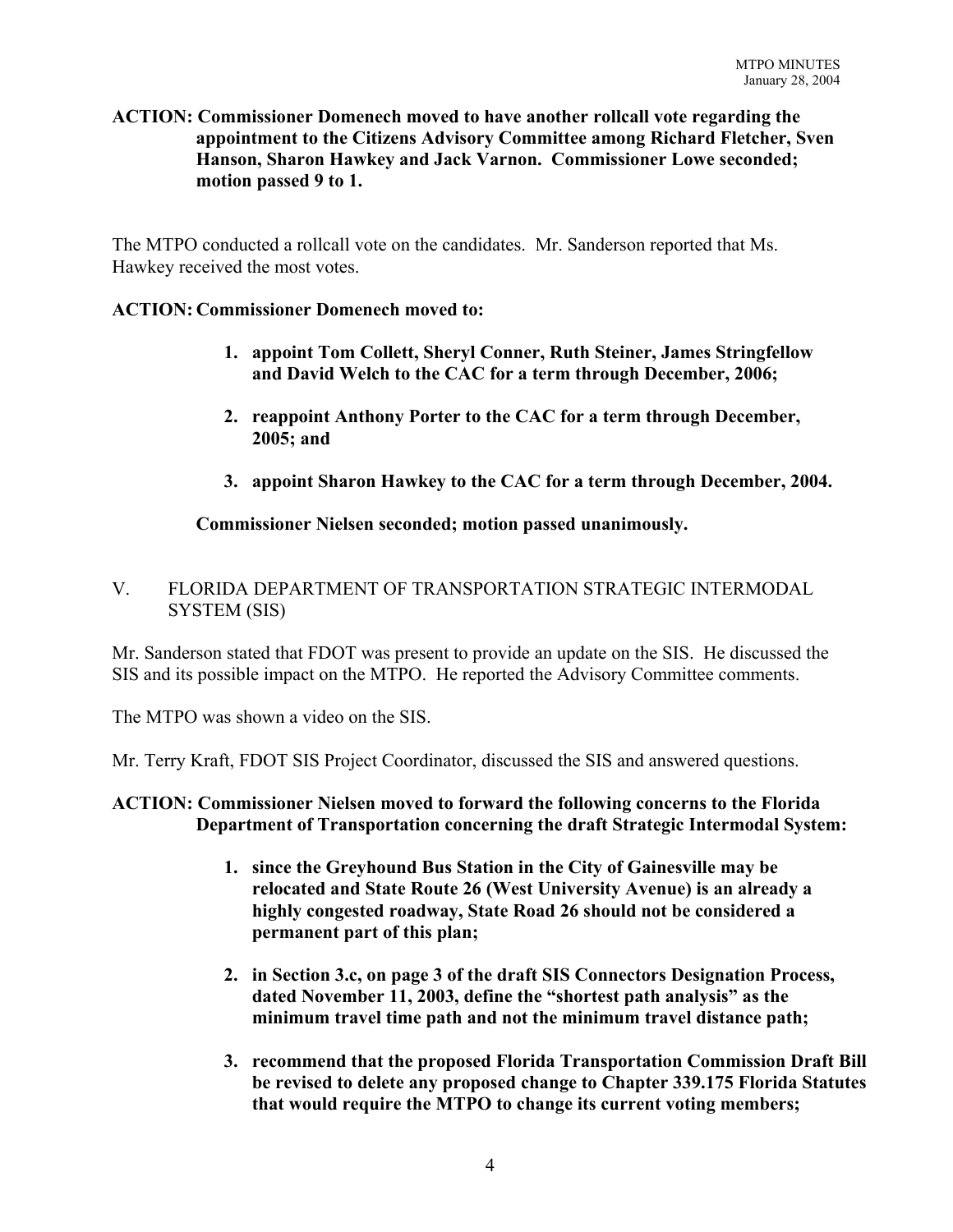- **4. authorize the MTPO Chair to send a letter endorsing the Florida Metropolitan Planning Organization Advisory Council's concerns regarding the draft legislation affecting the Long Range Transportation Plan and the Transportation Improvement Program consolidation in the** *Safe, Accountable, Flexible, and Efficient Transportation Equity Act (SAFETEA)* **to the Federal Highway Administration; and**
- **5. authorize the MTPO Chair to send a letter to the Governor, with a copy to Ms. Marilyn Berry Thompson, Jorden Burt, LLP, expressing its concerns regarding the diversion of Florida State Transportation Trust Funds in the past two years and endorsing the Florida Metropolitan Planning Organization Advisory Council's query to return the \$200 million in diverted funds to the Florida State Transportation Trust Fund.**

### **Commissioner Wheat seconded; motion passed unanimously.**

A member of the MTPO discussed his concern regarding the SIS funding formula.

### **It was a consensus of the MTPO to have MTPO staff prepare a draft letter to the Florida Department of Transportation regarding the MTPO's concern on the equity of the Florida Strategic Intermodal System funding formula for the MTPO to consider at its next meeting.**

## VI. WEST UNIVERSITY AVENUE- RIGHT-OF-WAY ACQUISITION

Mr. Sanderson stated that this agenda item was deferred from the November meeting. He said that a member of the MTPO had requested discussion of the West University Avenue right-ofway acquisition between North/South Drive and W. 22<sup>nd</sup> Street.

Several members of the MTPO discussed their concerns regarding the West University Avenue right-of-way acquisition and traffic safety.

Mr. Fred Wright, FDOT Project Consultant Manager, and Mr. Larry Parks, FDOT Urban Area Transportation Development Engineer, discussed the West University Avenue right-of-way acquisition and answered questions.

## **ACTION: Commissioner Braddy moved to direct staff to present the one-way pair design to the MTPO for reconsideration and hold the State Road 26A reconstruction project in abeyance. Commissioner Pinkoson seconded.**

The following citizens spoke concerning this agenda item.

Randy Stout Howard Wallace Sgt. Bruce Giles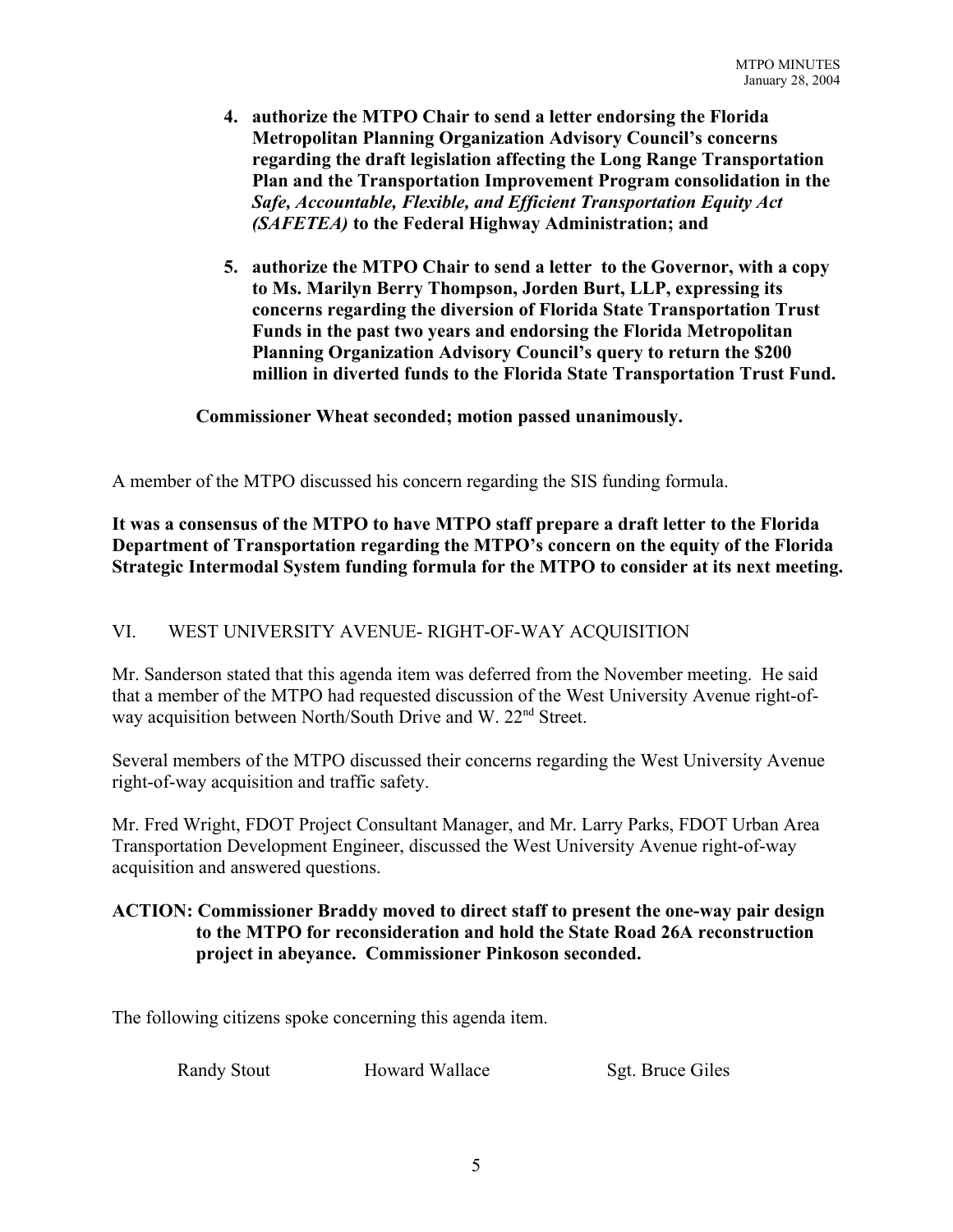#### **SUBSTITUTE ACTION:**

**Commissioner Wheat moved to authorize the MTPO Chair to send a letter to the Florida Department of Transportation Secretary and the Governor of the State of Florida describing the dilemma regarding the West University Avenue right-of-way acquisition, as supplemented with all relevant attachments, including MTPO documents and Alachua County Commission and City of Gainesville Commission resolutions on the West University Avenue right-of-way acquisition. Commissioner Lowe seconded; motion passed unanimously.** 

**It was a consensus of the MTPO to have staff research the design speed of West University Avenue and procedures and methods to have the design speed reduced and report back to the MTPO.**

**ACTION: Commissioner Domenech moved to direct MTPO staff to work with City staff to research the acquisition of State Road 26 from NW 22nd Street to North-South Drive and provide information on other State-maintained roads that have been acquired by the City. Commissioner Braddy seconded. Chair Byerly asked for a rollcall vote:**

|                                 | <b>CITY</b>    | <b>COUNTY</b>  |
|---------------------------------|----------------|----------------|
| <b>Commissioner Braddy</b>      | Yes            |                |
| <b>Commissioner Bryant</b>      | Yes            |                |
| <b>Mayor Bussing</b>            | No.            |                |
| <b>Commissioner Chestnut IV</b> | <b>Yes</b>     |                |
| <b>Commissioner Domenech</b>    | <b>Yes</b>     |                |
| <b>Commissioner Long</b>        |                | Yes            |
| <b>Commissioner Lowe</b>        | N <sub>0</sub> |                |
| <b>Commissioner Nielsen</b>     | Yes            |                |
| <b>Commissioner Pinkoson</b>    |                | Yes            |
| <b>Commissioner Wheat</b>       |                | N <sub>0</sub> |
| <b>Chair Byerly</b>             |                | N0             |

### **Motion failed.**

### VII. SCHOOL BOARD OF ALACHUA COUNTY (SBAC)- TRANSPORTATION REZONE PROPOSAL

Mr. Sanderson stated that the SBAC transportation rezone issue was forwarded from the Alachua County Traffic Safety Team (ACTST) to the MTPO. He said that the ACTST Chair was present to discuss this issue. He reported the MTPO staff recommendation.

**ACTION: Mayor Bussing moved to request that the Alachua County Traffic Safety Team appoint three members to work with the School Board staff concerning courtesy bussing issues and provide a status report back to the MTPO after the Committee completes its work in March. Commissioner Pinkoson seconded.**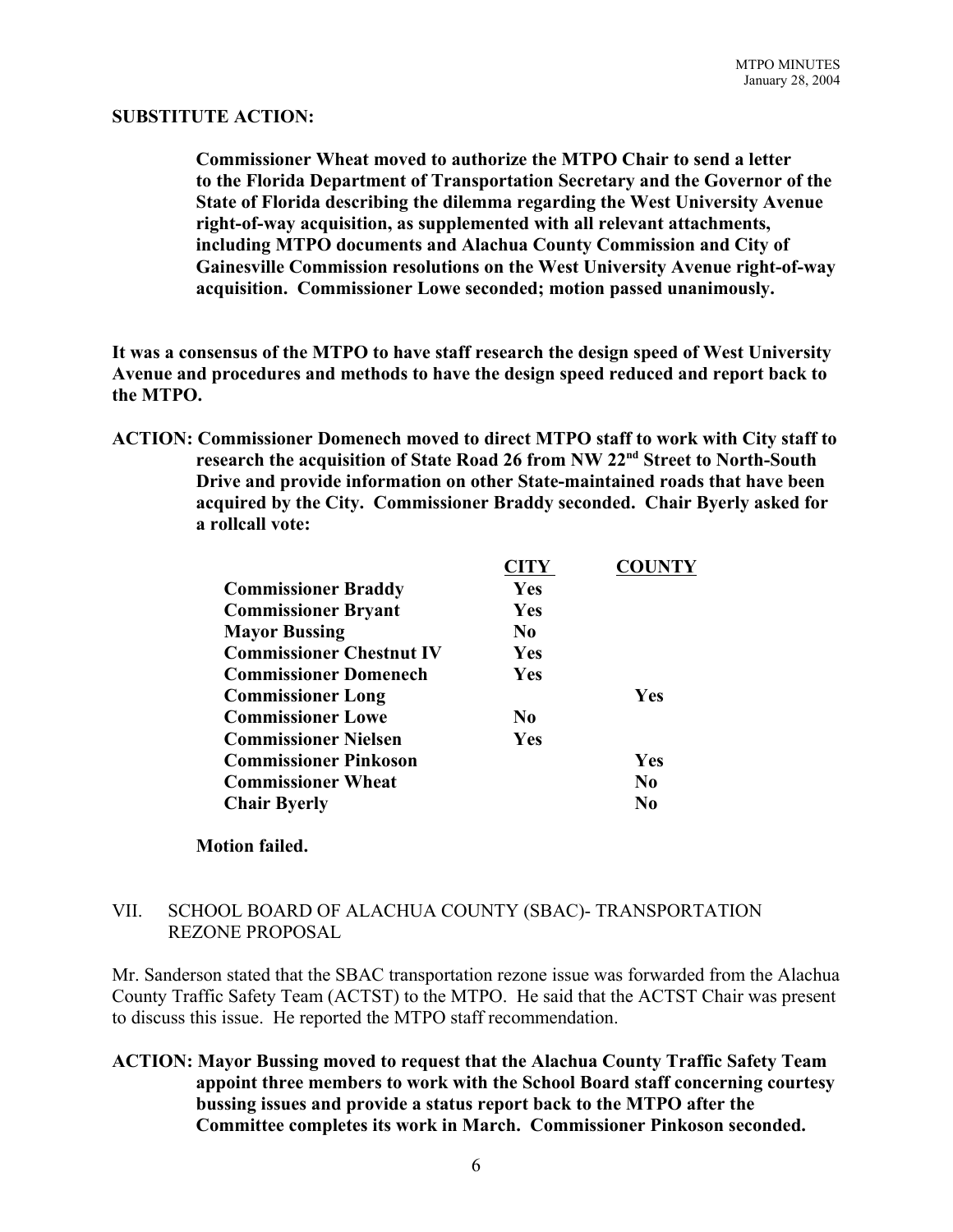Sgt. Bruce Giles, Gainesville Police Department and ACTST Chair, and Lt. Ryan Cox, Alachua County Sheriff's Office, discussed ACTST's concerns regarding the SBAC transportation rezone issue.

# **1ST FRIENDLY AMENDMENT:**

**Mayor Bussing moved to direct the MTPO Chair to send letters to the Alachua County Commission and Gainesville City Commission requesting that these bodies begin a dialog to discuss the issues contained in Sergeant Giles' January 13 letter to the MTPO, particularly those issues related to costs. Commissioner Pinkoson seconded.**

A member of the MTPO suggested incorporating the comments raised in the ACTST letter to the MTPO in the letters to Alachua County Commission and the Gainesville City Commission.

### **2ND FRIENDLY AMENDMENT:**

**Mayor Bussing moved to have the MTPO Chair's communication extended to the School Board of Alachua County and that it also include a request that the Committee take a holistic perspective on the issues discussed in Sergeant Giles' January 13 letter to the MTPO. Commissioner Pinkoson seconded.**

### **ORIGINAL ACTION AS AMENDED:**

**Mayor Bussing moved to:**

- **1. request that the Alachua County Traffic Safety Team appoint three members to work with the School Board of Alachua County staff concerning courtesy bussing issues, including taking a holistic perspective on the issues discussed in Sergeant Giles' January 13 letter to the MTPO, and for the Safety Team to provide a status report back to the MTPO after the Committee completes its work in March; and**
- **2. direct the MTPO Chair to send letters to the Alachua County Commission, the Gainesville City Commission and the School Board of Alachua County requesting that these bodies begin a dialog to discuss the issues discussed in Sergeant Giles' January 13 letter to the MTPO, particularly those issues related to costs.**

**Commissioner Pinkoson seconded; motion passed unanimously.**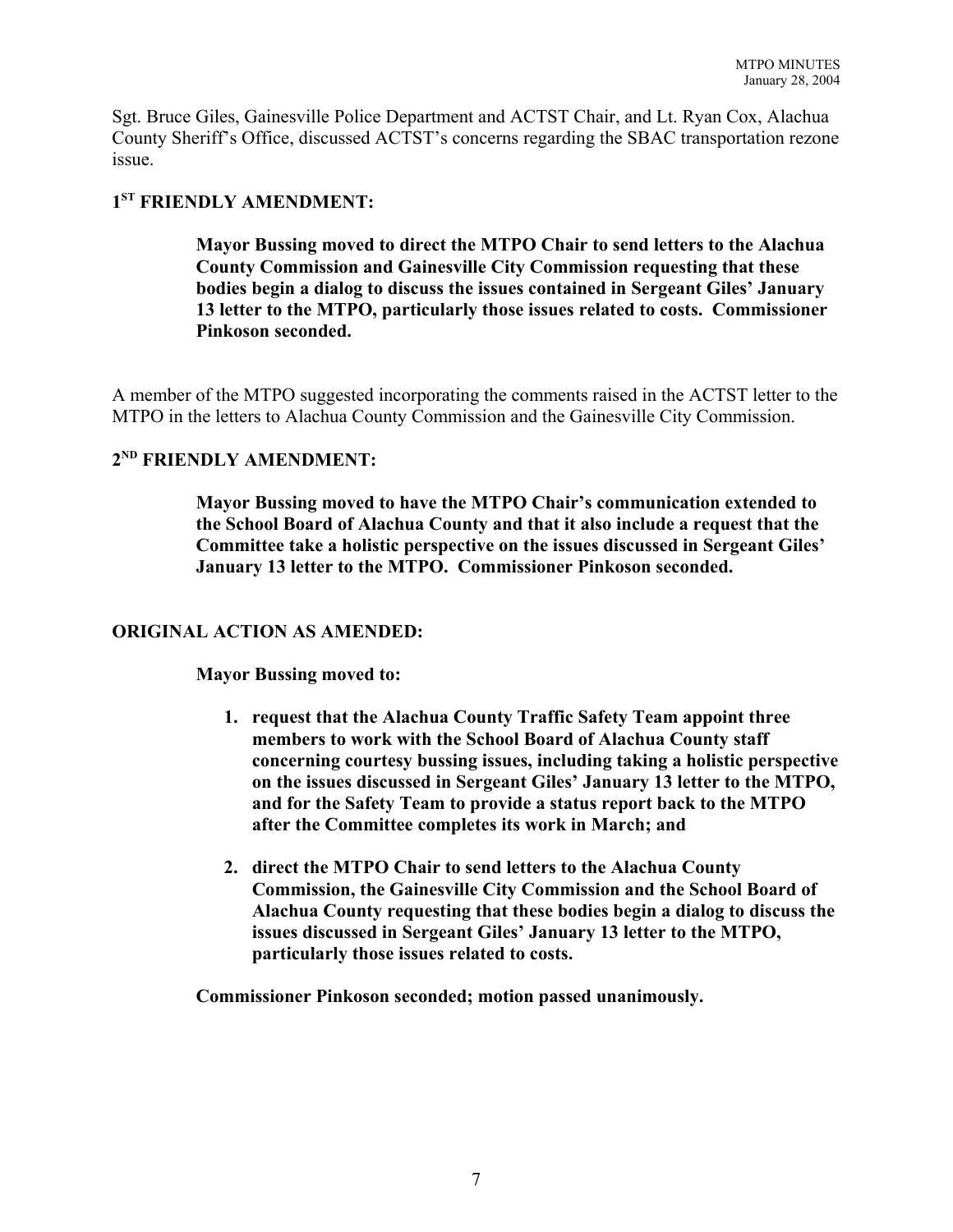# VIII. LONG RANGE TRANSPORTATION PLAN AMENDMENT- SW 24TH AVENUE

Mr. Sanderson stated that Alachua County staff has requested that the MTPO amend its long range transportation plan to show SW  $24^{th}$  Avenue from SW  $43^{rd}$  Street to SW  $34^{th}$  Street as a two-lane divided road.

Mr. Randall Reid, Alachua County Manager, discussed the SW  $24<sup>th</sup>$  Avenue plan amendment and answered questions.

The following persons discussed this agenda item:

| Lt. Don Tyson | <b>Bob Cameron</b> | Sharon Hawkey | David Miller   |
|---------------|--------------------|---------------|----------------|
| Chip Holden   | Richard Fletcher   | Sam Goforth   | Fred Henderson |

Mr. Dave Schwartz, MTPO Attorney, discussed the possible conflicts with the Alachua County Comprehensive Plan and the MTPO Long Range Transportation Plan regarding  $SW 24<sup>th</sup>$  Avenue and answered questions.

#### **ACTION: Commissioner Braddy moved to:**

- **1. deny the Alachua County's request that the MTPO schedule a public hearing to consider amending its long range transportation plan to show SW 24th Avenue from SW 43rd Street east to Archer Road as a two-lane divided road; and**
- **2. direct the MTPO Chair to send a letter to the Alachua County Commission requesting that it consider amending its Comprehensive Plan to show SW 24th Avenue from SW 43rd Street east to SW 34th Street as a four-lane divided road consistent with the MTPO Long Range Transportation Plan.**

**Commissioner Bryant seconded. Chair Byerly asked for a rollcall vote:**

|                                 | <b>CITY</b>    | <b>COUNTY</b>  |
|---------------------------------|----------------|----------------|
| <b>Commissioner Bryant</b>      | <b>Yes</b>     |                |
| <b>Commissioner Chestnut IV</b> | Yes            |                |
| <b>Commissioner Domenech</b>    | Yes            |                |
| <b>Commissioner Long</b>        |                | N <sub>0</sub> |
| <b>Commissioner Lowe</b>        | N <sub>0</sub> |                |
| <b>Commissioner Nielsen</b>     | N <sub>0</sub> |                |
| <b>Commissioner Pinkoson</b>    |                | Yes            |
| <b>Commissioner Wheat</b>       |                | N <sub>0</sub> |
| <b>Commissioner Braddy</b>      | Yes            |                |
| <b>Chair Byerly</b>             |                | N0             |

**Motion failed.**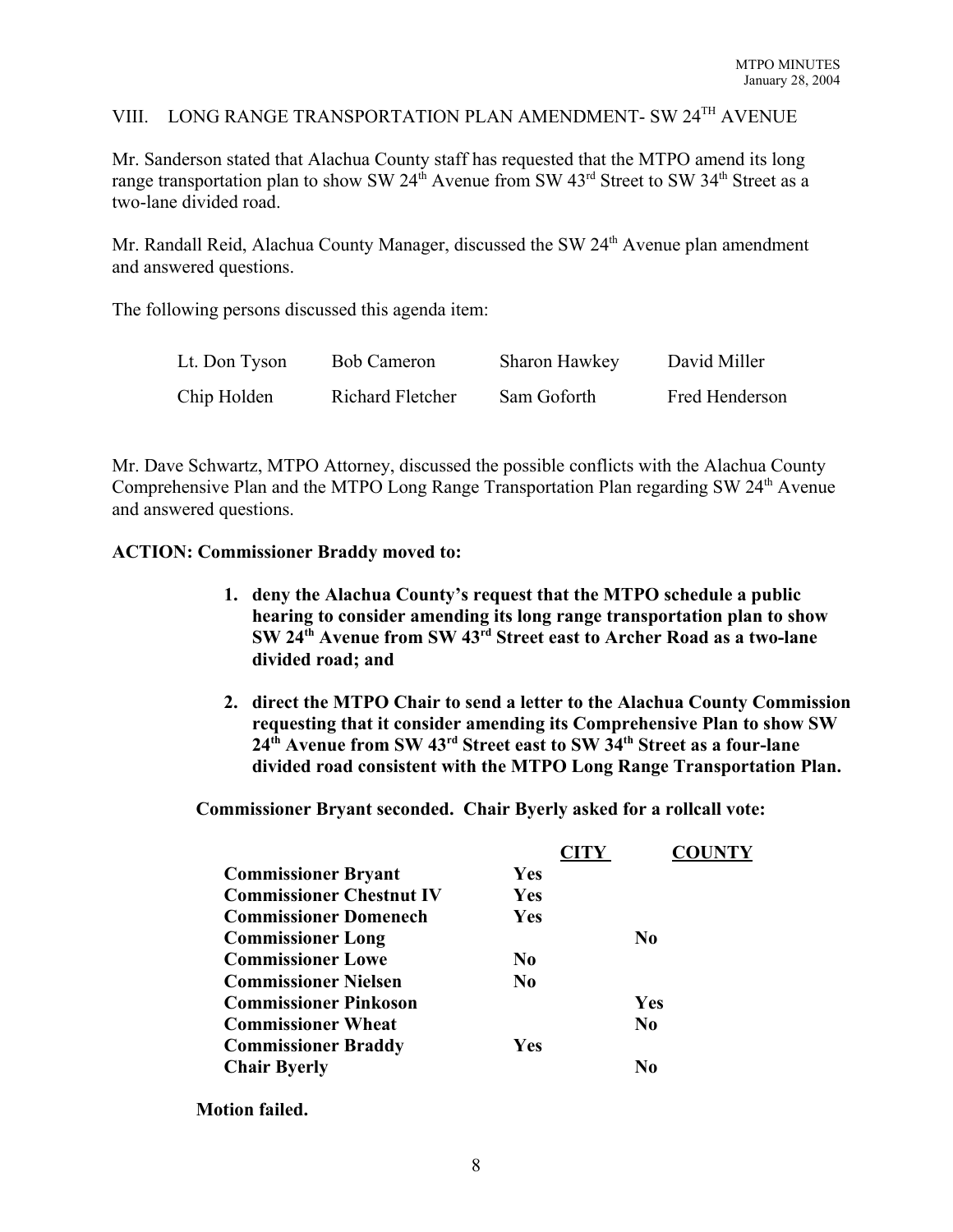### **ACTION: Commissioner Braddy moved to continue discussion of this agenda item at its next meeting.**

### **SUBSTITUTE ACTION:**

**Commissioner Pinkoson moved to authorize staff to schedule a public hearing and publish a public hearing advertisement in the Gainesville Sun concerning a proposed MTPO amendment to its long range transportation plan to show SW 24th Avenue from SW 43rd Street east to Archer Road as a two-lane divided road. Commissioner Nielsen seconded. Chair Byerly asked for a rollcall vote:**

| <b>CITY</b>    | <b>COUNTY</b>  |
|----------------|----------------|
| N <sub>0</sub> |                |
| N <sub>0</sub> |                |
|                | N <sub>0</sub> |
| Yes            |                |
| Yes            |                |
|                | Yes            |
|                | N <sub>0</sub> |
| N <sub>0</sub> |                |
| N <sub>0</sub> |                |
|                | Yes            |
|                |                |

### **Motion failed.**

Mr. Sanderson stated that the MTPO would be conducting the Archer Road Charrette in March and April. He said that additional information may be gathered during this process. He added that the next agenda item on the long range transportation plan may also address this issue.

## IX. LONG RANGE TRANSPORTATION PLAN UPDATE

Mr. Sanderson stated that the consultant for the long range transportation plan update was present to provide a status report.

Mr. Joseph Corradino, The Corradino Group Principal, discussed the long range transportation plan update process and schedule and answered questions.

Mr. Sanderson asked the MTPO if they wanted to meet with Mr. Corradino before the March 18 public workshop to preview information that will be presented, and if so, the MTPO would need to reschedule its March 11 MTPO meeting because Mr. Corradino had a conflict and could not attend.

# **ACTION: Commissioner Wheat moved to reschedule the March MTPO meeting to be able to meet with The Corradino Group. Commissioner Bryant seconded; motion passed unanimously.**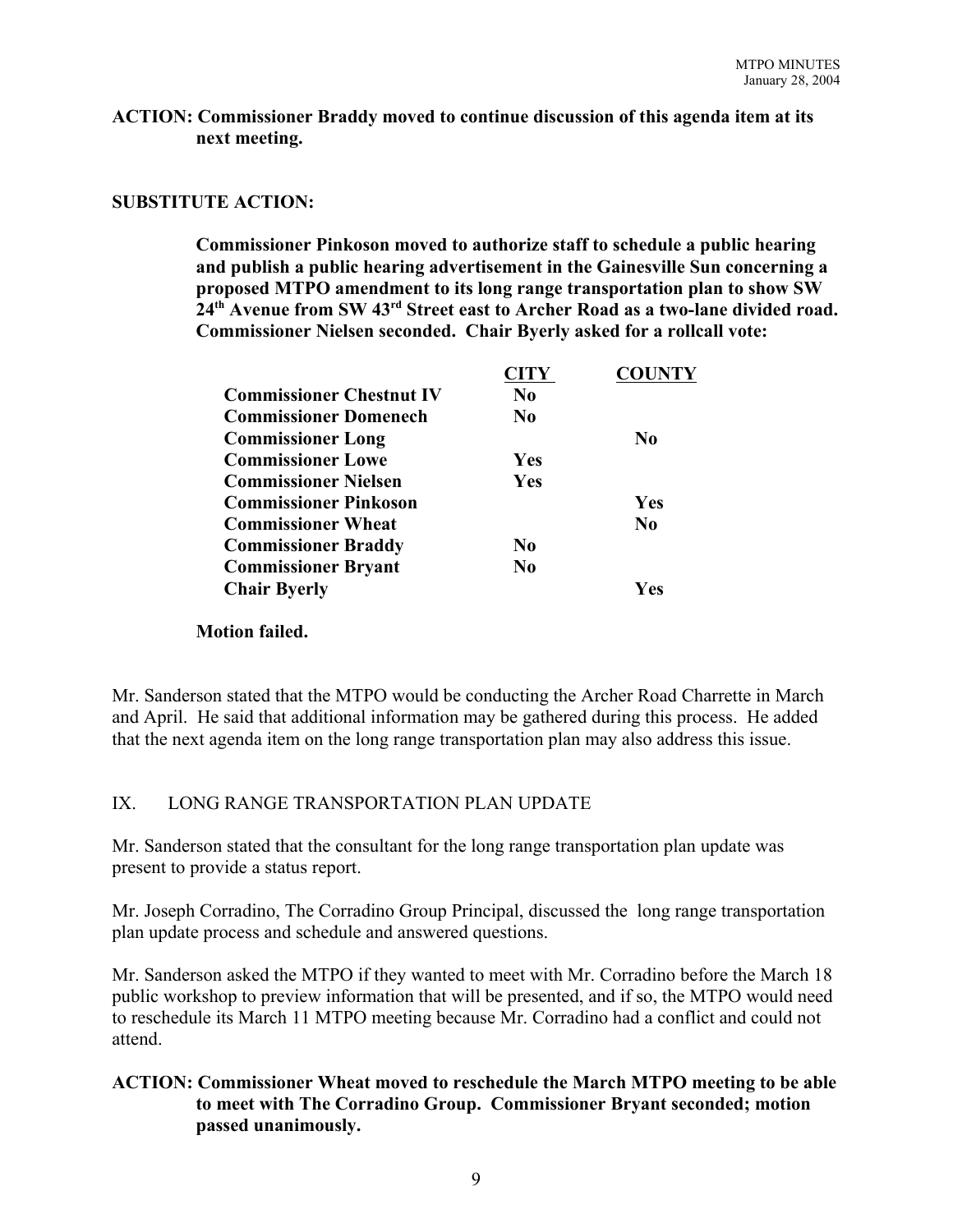# X. NEXT MTPO MEETING

Mr. Sanderson stated that he would have to coordinate with City and County staffs to arrange the meeting and that it may be another night meeting.

#### VIII. COMMENTS

### A. MTPO MEMBER COMMENTS

There were no comments.

### B. CITIZENS COMMENTS

There were no comments.

### C. CHAIR'S REPORT

There were no comments.

### ADJOURNMENT

Chair Byerly adjourned the meeting at 11:55 p.m.

Date Rodney J. Long, Secretary/Treasurer

 $\mathcal{L}_\text{max}$  , and the contribution of the contribution of the contribution of the contribution of the contribution of the contribution of the contribution of the contribution of the contribution of the contribution of t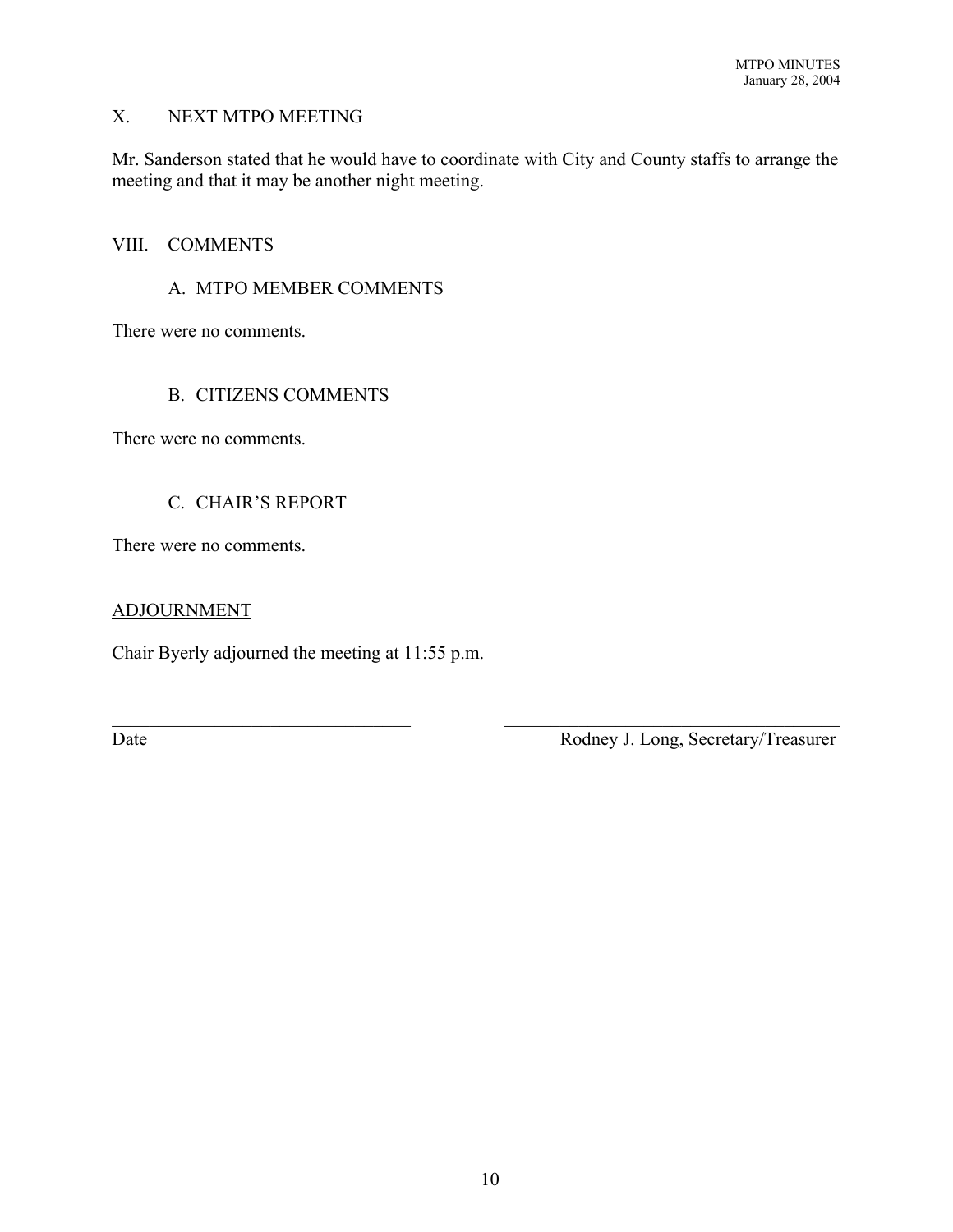# **EXHIBIT 1**

| <b>Interested Citizens</b> | <b>Florida Department</b><br>of Transportation | <b>Alachua County</b> | <b>City of Gainesville</b> |
|----------------------------|------------------------------------------------|-----------------------|----------------------------|
| <b>Bob Cameron</b>         | Doreen Joyner-Howard                           | Lt. Ryan Cox          | Dekova Batey*              |
| David Cerlanek             | Terry Kraft                                    | Michael Fay           | <b>Wayne Bowers</b>        |
| Tom Collett                | Suraya Teeple                                  | Randall Reid          | Sgt. Bruce Giles           |
| Sheryl Conner              | Fred Wright                                    | John Sabatella        | <b>Shenley Neely</b>       |
| Joseph Corradino           | Terry Kraft                                    | Dave Schwartz         | <b>Teresa Scott</b>        |
| Linda Crider               | <b>Larry Parks</b>                             | Lt. Don Tyson         |                            |
| Erica Dull                 |                                                |                       |                            |
| Richard Fletcher           |                                                |                       |                            |
| Sam Goforth                |                                                |                       |                            |
| Sven Hanson                |                                                |                       |                            |
| Fred Henderson             |                                                |                       |                            |
| Charles Holden             |                                                |                       |                            |
| Dick Mahaffrey             |                                                |                       |                            |
| David Miller               |                                                |                       |                            |
| Richard Nelson*            |                                                |                       |                            |
| Ron Nichols                |                                                |                       |                            |
| <b>Bob Reller</b>          |                                                |                       |                            |
| Rob Schiffer               |                                                |                       |                            |
| Ruth Steiner               |                                                |                       |                            |
| James Stringfellow         |                                                |                       |                            |
| Howard Wallace             |                                                |                       |                            |
| David Welch*               |                                                |                       |                            |

\* By telephone

\\Mike\public\em04\mtpo\minutes\jan28.wpd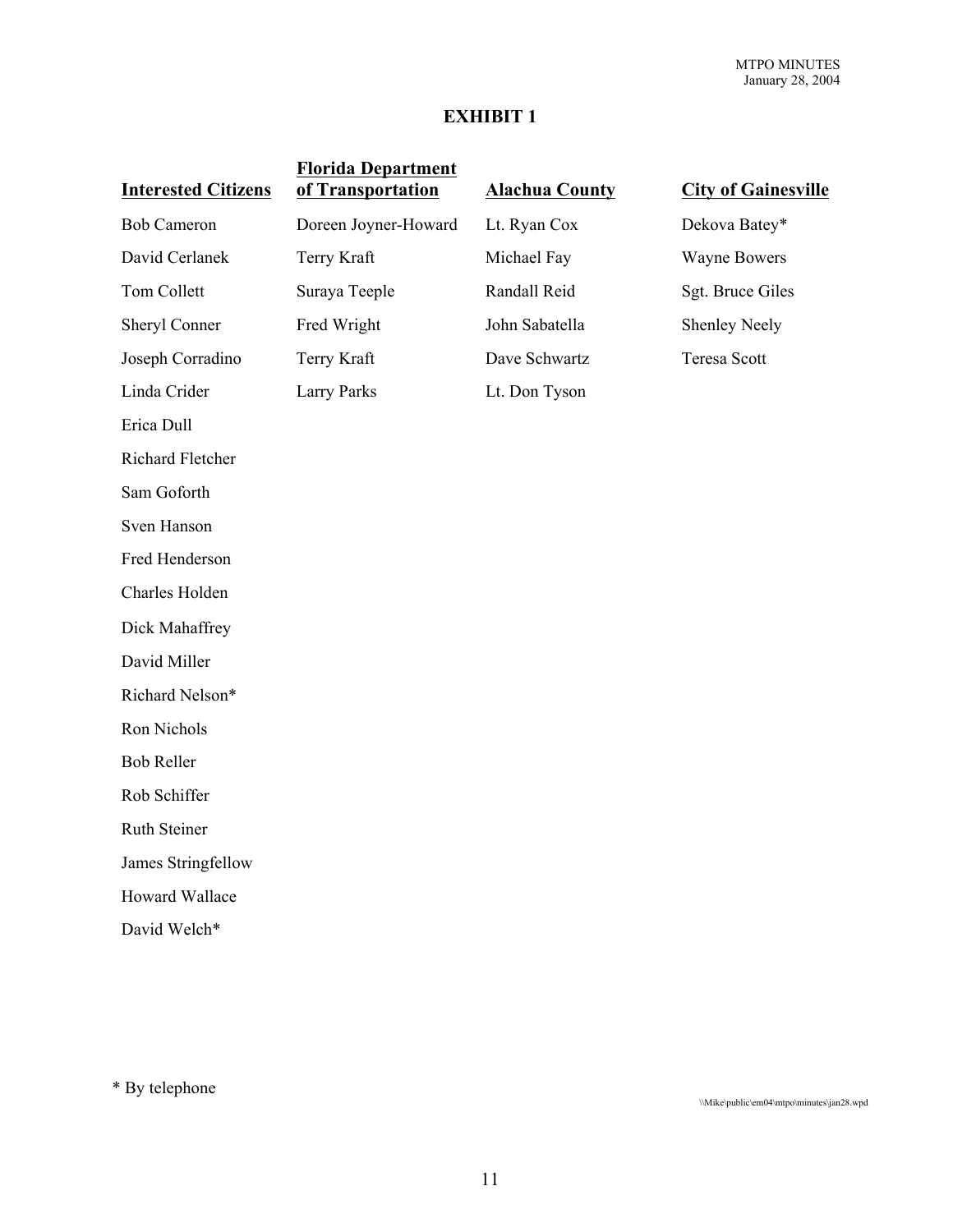

**METROPOLITAN TRANSPORTATION PLANNING ORGANIZATION FOR THE GAINESVILLE URBANIZED AREA**

**Jack Durrance Auditorium Wednesday, 7:00 p.m.** Alachua County Administration Building **January 28, 2004 Gainesville, Florida**

#### **STAFF RECOMMENDATION**

| Page $*1$        | CA.1 | <b>MTPO Minutes- January 8, 2004</b>                                                                                                         | <b>APPROVE MINUTES</b>                         |
|------------------|------|----------------------------------------------------------------------------------------------------------------------------------------------|------------------------------------------------|
|                  |      | This set of MTPO minutes is ready for review and approval                                                                                    |                                                |
| Page $*17$ CA. 2 |      | <b>List of Priority Projects- Revised Table 2</b>                                                                                            | <b>APPROVE STAFF</b><br><b>RECOMMENDATIONS</b> |
|                  |      | The MTPO is being asked to adopt Table 2- Enhancement Project priorities as<br>amended by the MTPO on November 20                            |                                                |
| Page $*21$ CA. 3 |      | <b>Public Involvement Plan Update</b>                                                                                                        | <b>APPROVE JOINT</b><br><b>RECOMMENDATIONS</b> |
|                  |      | Each year, the MTPO is required to review its adopted public involvement plan<br>and make revisions as needed                                |                                                |
| Page $*25$ CA. 4 |      | <b>U.S.C. Section 5311 Non-Urbanized Area</b><br><b>Formula Program Grant Application</b>                                                    | <b>APPROVE STAFF</b><br><b>RECOMMENDATION</b>  |
|                  |      | If approved, this grant will allow for additional trips to purchased for the<br>elderly, disabled and economic populations of Alachua County |                                                |
| Page #29 CA. 5   |      | <b>Transportation Disadvantaged</b><br><b>Program-Status Report</b>                                                                          | <b>FOR INFORMATION ONLY</b>                    |
|                  |      | The MTPO has asked for regular status reports concerning this program                                                                        |                                                |